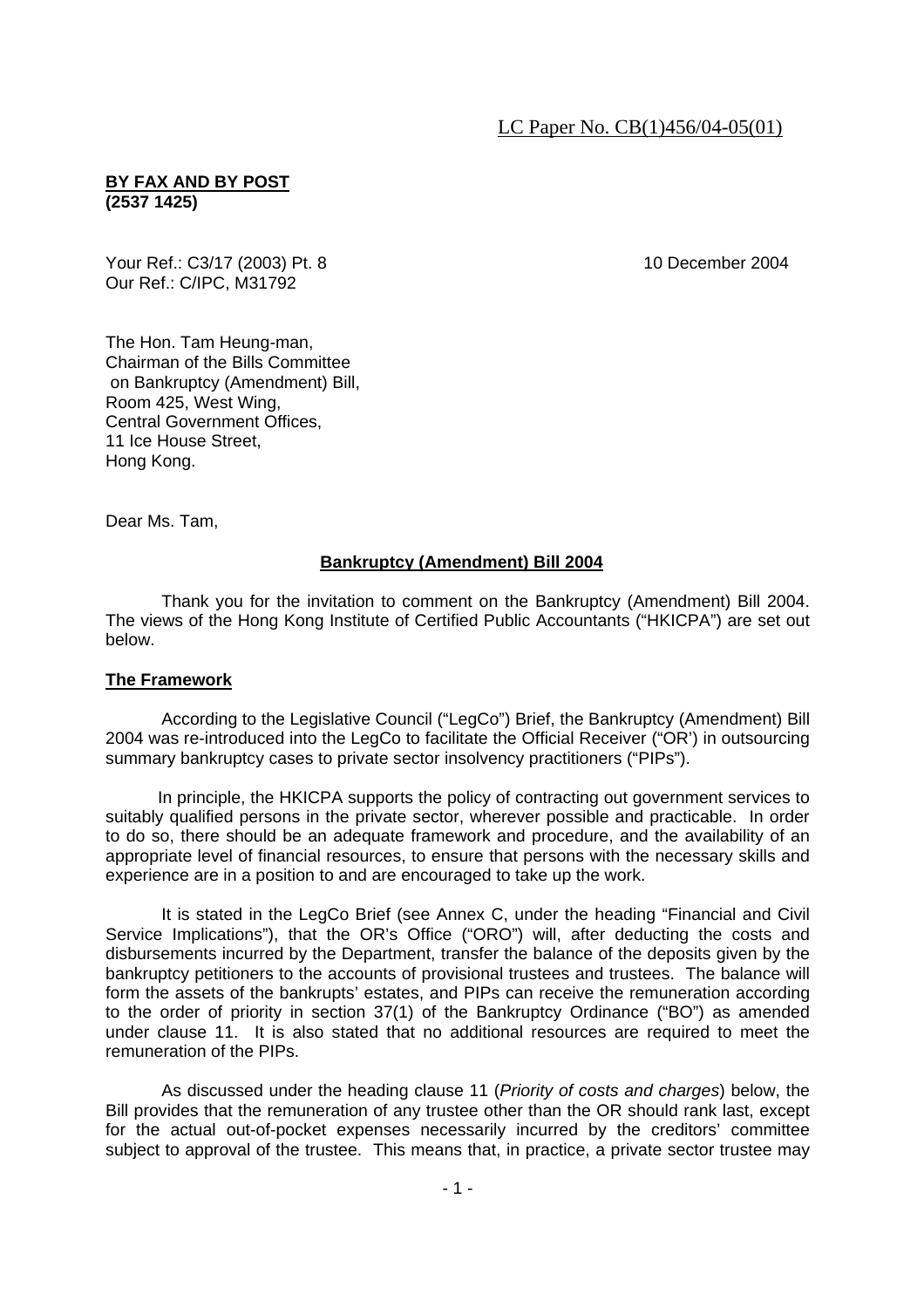undertake significant work simply to realise sufficient funds to meet, for example, the costs and expenses incurred or authorised by the OR and, where applicable, the costs of the solicitors acting for the petitioning creditor.

 The Bills Committee should be made aware of the fact that most bankruptcies are "non-remunerative", i.e. have very limited assets, and, therefore, in our view, it is important that whatever framework is put in place is able to ensure that there will be sufficient funds available for suitably qualified and experienced PIPs acting as trustees to be remunerated at reasonable level for work properly undertaken. In this regard we should be interested to know how much approximately the ORO currently spends in total on the administration of bankruptcy cases.

 In connection with the comments made in relation to clause 3 below, the proposed framework should also ensure that the OR would appoint only those who are adequately qualified and experienced to act as (provisional) trustees.

 The Institute would appreciate further information as to how the Administration sees the proposed arrangements for the outsourcing of bankruptcy cases working in practice.

## **Specific Provisions**

### *Clause 3 (Re. s.12, BO) – Effect of bankruptcy order*

 The wording of the proposed new section 12(1A), i.e., "Where the Official Receiver as the provisional trustee considers that the value of the property of the bankrupt is unlikely to exceed \$200,000, he may at any time appoint any person as provisional trustee of the property of the bankrupt in his place", is similar to the wording of section 194(1A) of the Companies Ordinance ("CO").

We would assume that these provisions in the Bill, like those in s.194(1A), CO, are intended to form part of a broader regulatory framework for the contracting out of bankruptcy cases to the private sector. We believe, therefore, that the one of the reasons for distinguishing cases where the value of property of the bankrupt is not expected to exceed HK\$200,000 from those where the value of the property is expected to exceed that threshold, is that cases falling below the threshold will generally be less complex and may be suitable to be undertaken by PIPs who may not be sufficiently qualified and experienced to carry out more complex cases. This being so, it will be important for the ORO to take reasonable steps to ensure adherence to the requirements of the proposed new section 12(1A) of the BO.

We suggest that where the ORO is of the view that the property of the bankrupt is unlikely to exceed \$200,000, the Department should support its view with reasons and confirm to the court that reasonable enquiries have been made beforehand. We would suggest that this arrangement also be formalised in relation to the procedure under s.194(1A), CO. Where the ORO is unable, on the basis of the information available or otherwise, to form a view as to the value of the bankrupt's property, arguably, no appointment should be made under the provision.

 It would appear from the LegCo Brief as if something similar to the administrative arrangements under the Panel 'A' scheme for liquidation cases in which the assets are expected to exceed HK\$200,000, is also envisaged for bankruptcy cases above the same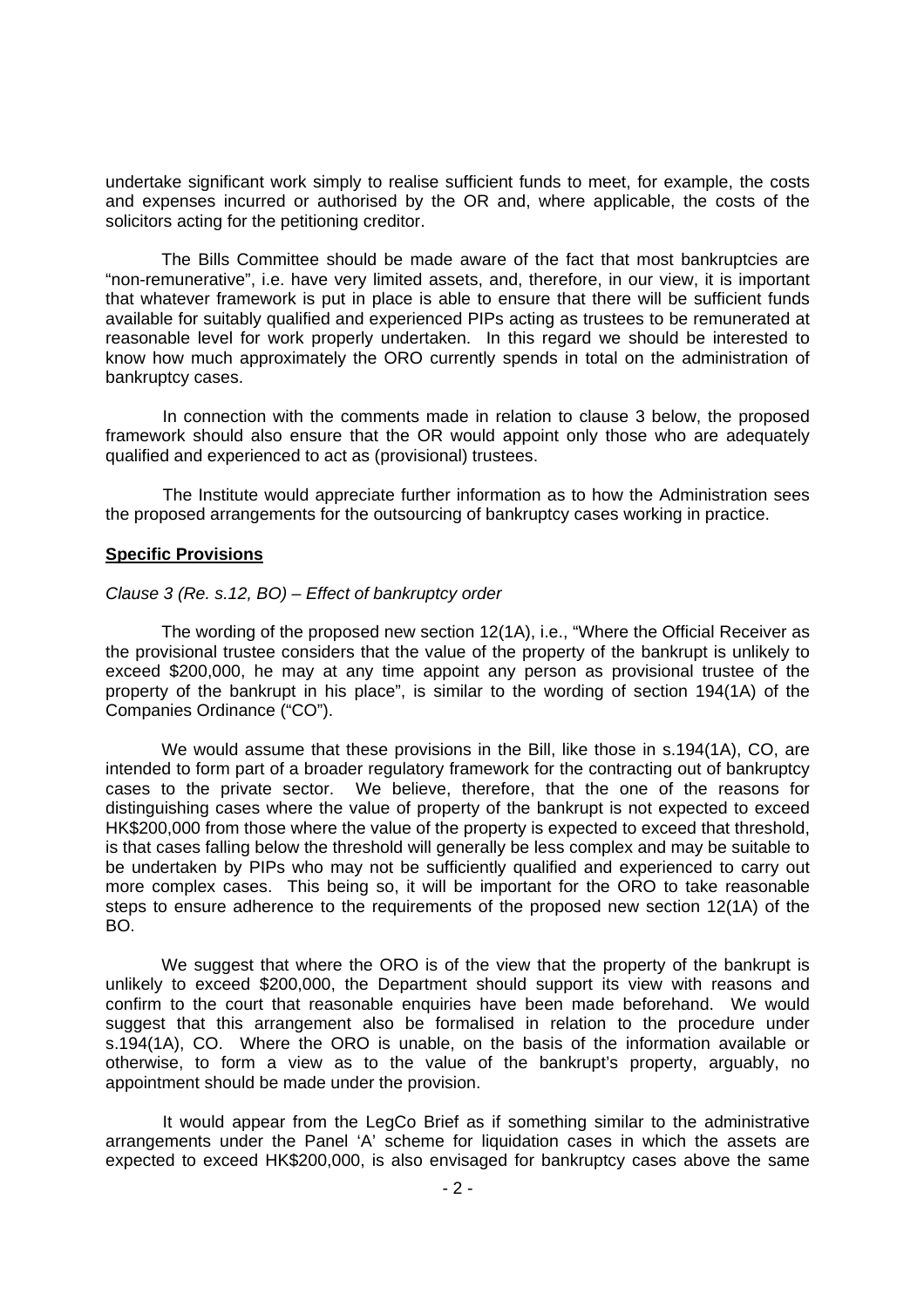threshold. However, we should appreciate further clarification as to how bankruptcy cases with assets likely to be above HK\$200,000 will be handled once the Bill is implemented.

### *Clause 4 (Re. s.13) – Power to appoint interim trustee*

 The proposed amendment to s.13 of the BO merely changes the title of the appointee, from "interim receiver" to "interim trustee". The section does not provide for any person other than the OR to be appointed as interim trustee. This may be contrasted with the position under s.193(2), CO, which provides that the "Official Receiver or any other fit person" may be appointed as provisional liquidator.

We believe that it would be sensible to allow for the possibility of appointing PIPs as interim trustees under the BO, even though such appointments are likely to be quite rare, given that the proposed legislation intends to allow for PIPs to take up more bankruptcy work.

 The BO should be amended to converge more closely with the equivalent provisions in the CO, i.e. s.193 and s.194(1)(aa). A provision similar to Rule 28(3) of the Companies (Winding-up) Rules should also be incorporated into the Bankruptcy Rules to allow the interim trustee to be paid his remuneration out of the assets of the estate in the event that a bankruptcy order is not ultimately made.

## *Clause 8 (Re. s.18) – Statement of affairs*

 The Institute's comments on clauses 8 and 9 should be read in light of its comments under clause 15 (*Vesting and transfer of property*) below.

 Clause 8 amends s.18 of the BO to require the bankrupt to submit a statement of affairs "to the trustee not more than 21 days after" the date of the making of the bankruptcy order. However, in practice, a trustee may not have been appointed under the proposed legislation within 21 days of the making of the bankruptcy order, given that, upon the making of the bankruptcy order, a provisional trustee is appointed, and there is then a lapse of up to 12 weeks before a trustee is appointed (s.17A(1), BO).

In view of the potential inconsistencies between the provisions, we would suggest instead amending s.18(1) of the BO to read, "the bankrupt shall submit…to the trustee or provisional trustee, as the case may be, not more than 21 days after…".

#### *Clause 9 (Re. s.19) – Public examination of bankrupt*

 To enable a provisional trustee to undertake his duties as soon as possible, s.19 of the BO should also allow a provisional trustee to undertake a public examination.

 In this connection, it is also suggested that the power given to the OR or trustee, under s.64 of the BO, to inspect goods held by way of security, should be made available to a provisional trustee, even though these powers are currently available to the OR only as trustee, and not in his capacity as receiver.

*Clause 11(re. s.37) – Priority of costs and charges*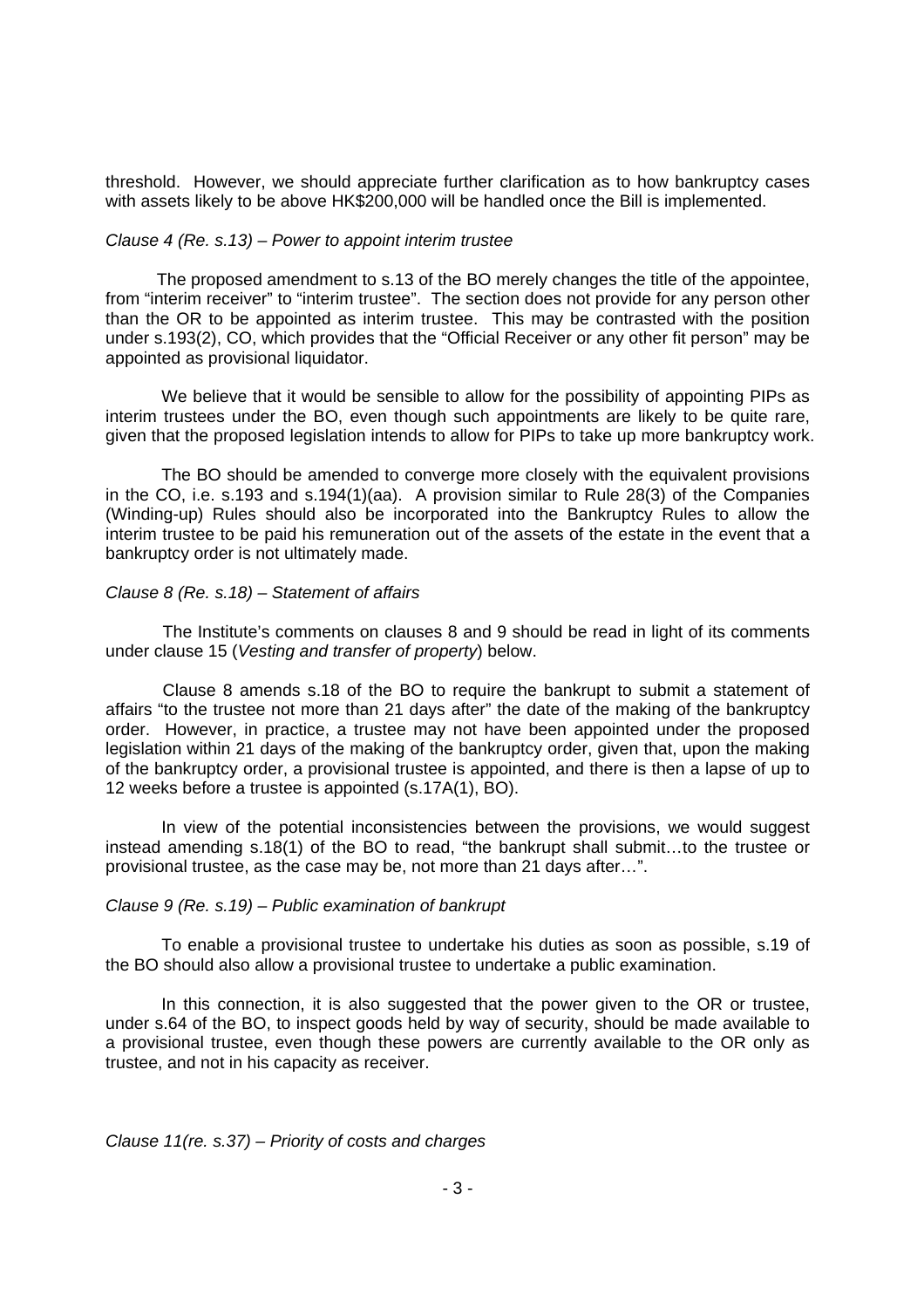The Bill seeks to introduce similar provisions as regards priority of costs to those contained in Rule 179 of the Companies (Winding-up) Rules. The remuneration of the trustee is some way down the pecking order, ranking last except for the actual out-of-pocket expenses necessarily incurred by the creditors' committee subject to approval of the trustee.

As the intention behind the proposed legislation is to contract out more work to PIPs, we would suggest that consideration be given to elevating the priority of the trustee's remuneration further up the scale, which would provide a greater incentive for the trustee to pursue claims that were worth pursuing but which might not result in immediate recoveries.

 Given that no subsidy will be payable by the OR to private sector trustees, unlike under the former Panel 'B' scheme, and now the tender arrangements, for contracting out summary winding up cases, the level of interest among PIPs to undertake this work will depend, in part, on the amount that the ORO will in the ordinary course of events retain out of the petitioner's deposit.

 We note that in the case of a self-petition, i.e., a petition by the debtor which constitute the majority of bankruptcy petitions, the deposit is currently HK\$8650. Under s.30A, BO, and subject to the facility, under s.30B, BO, to apply for early discharge, a first-time bankrupt will not be discharged from bankruptcy until the expiration of 4 years, and if there are objections to his or her discharge by the trustee or one or more creditors, he or she may not be discharged for up to 7 years. Throughout this time, the trustee retains responsibilities. Under the circumstances, the HKICPA would like to obtain further clarification from the Administration as to how much is likely to be made available to private sector trustees out of the petitioner's deposit.

 We should also like to seek the views of the Administration as to whether the costs incurred by trustee in preserving and realising assets should be regarded as "the expenses properly incurred in preserving, getting in or realising any of the assets of the bankrupt", which will, therefore, be payable ahead of the priorities referred to in the proposed s.37  $(1)(a)-(i).$ 

 We note that the Bills reverses the order of priority of the remuneration, etc. of the special manager and the taxed costs of the petition, as compared with the order of priority under the existing s.37, BO.

 It would seem unnecessary to include the second part of the proposed s.37 (1)(e) beginning, "except expenses properly incurred…", as it appears that the point is already covered by proposed subsection (3), when this is read in conjunction with the introductory part of subsection (1).

# *Clause 15 (Re. s.58, BO) – Vesting and transfer of property*

 The Bill seeks to replace the existing s.58 (1). The proposed new s.58 (1B) provides that "the provisional trustee shall, unless the context otherwise requires, be regarded as the trustee for the purposes of this Ordinance".

 It is possible that this provision would resolve the concerns raised above in relation to clauses 8 and 9, but it is not entirely clear from the drafting. If the provisional trustee may do anything that a trustee may do, other than in relation to those sections of the Ordinance that are specifically excluded in clause 15, this may need to be stated more explicitly. As drafted,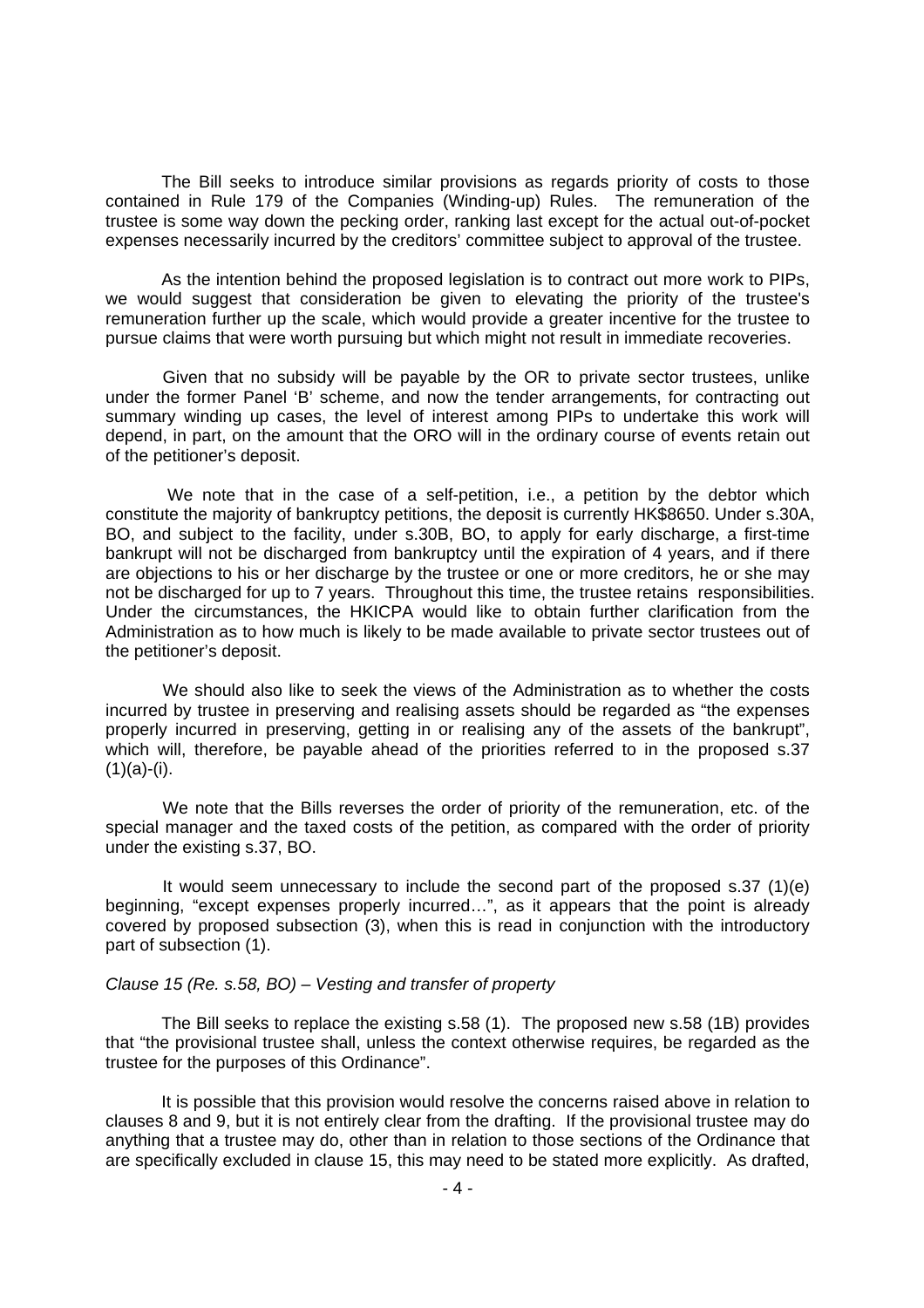this provision is likely to create some uncertainty and debate. For example, in relation to the priority of payments from the assets of the bankrupt, under clause 11, it is unclear whether, in view of the proposed s.58(1B), the provisional trustee should be regarded as the trustee in relation to the priority of payments under the proposed s.37 (1)(h), or whether, in view of clause 27, the remuneration of the provisional trustee should be treated as "costs, charges and expenses incurred or authorised by, the Official Receiver" under s.37 (1)(a).

### *Clause 23 (Re. s79) – Section substituted*

 Clause 23 provides for the official names of the provisional trustee and trustee. They are described, respectively, as the provisional trustee and trustee "of the property of…". Similarly, clause 2 of the Bill defines "provisional trustee" as, inter alia, "… provisional trustee of the property of…". However, section 2 of the BO currently defines "trustee" as the "trustee in bankruptcy of a bankrupt's estate".

 For the sake of consistency, we would suggest that s.2, BO, should be amended with wording similar to that proposed in clauses 2 and 23 of the Bill.

#### *Clause 27 – Section added*

 Clause 27 proposes to introduce a new s.85A. Section 85A(1) proposes that the remuneration of the provisional trustee and the first trustee constituted under s.112A(1) is to be fixed by the OR in accordance with a scale of fees or "on such other basis as the Official Receiver may from time to time approve in writing". Although this provision appears to be based on s.196, CO, we believe that the wording is too open-ended and could create uncertainty. It seems to be reasonable that a PIP should not be left in any doubt about the basis on which he will be remunerated before taking on a case. In practice, similar ambiguity in the CO and Companies Winding-up Rules and their application has given rise to uncertainty, as yet unresolved, in relation to the basis of liquidators' remuneration in summary winding-up cases. We believe, therefore, that the opportunity should be taken to ensure greater clarity from the outset under the Bill. More specifically, we should like to know how the Administration believes that this section will operate and what bases of remuneration could be applied and under what circumstances?

 Section 85A(2) provides that, if one-fourth in number or value of the creditors apply to the OR, or the OR is of the opinion that the remuneration of the trustee or provisional trustee should be reviewed, the OR may apply to the court, and the court may confirm, increase or reduce such remuneration. We would suggest that clause 27 should specify the grounds on which the court may confirm, increase or reduce the remuneration of the trustee.

 More generally, we should also appreciate clarification as to the source of the wording of the proposed new s85A.

# *Clause 28 – Section added*

 Clause 28 proposes to introduce, inter alia, a new s.86B. Section 86B(1) lists out certain duties of the trustee as regards the estate of a bankrupt. However, the provisions of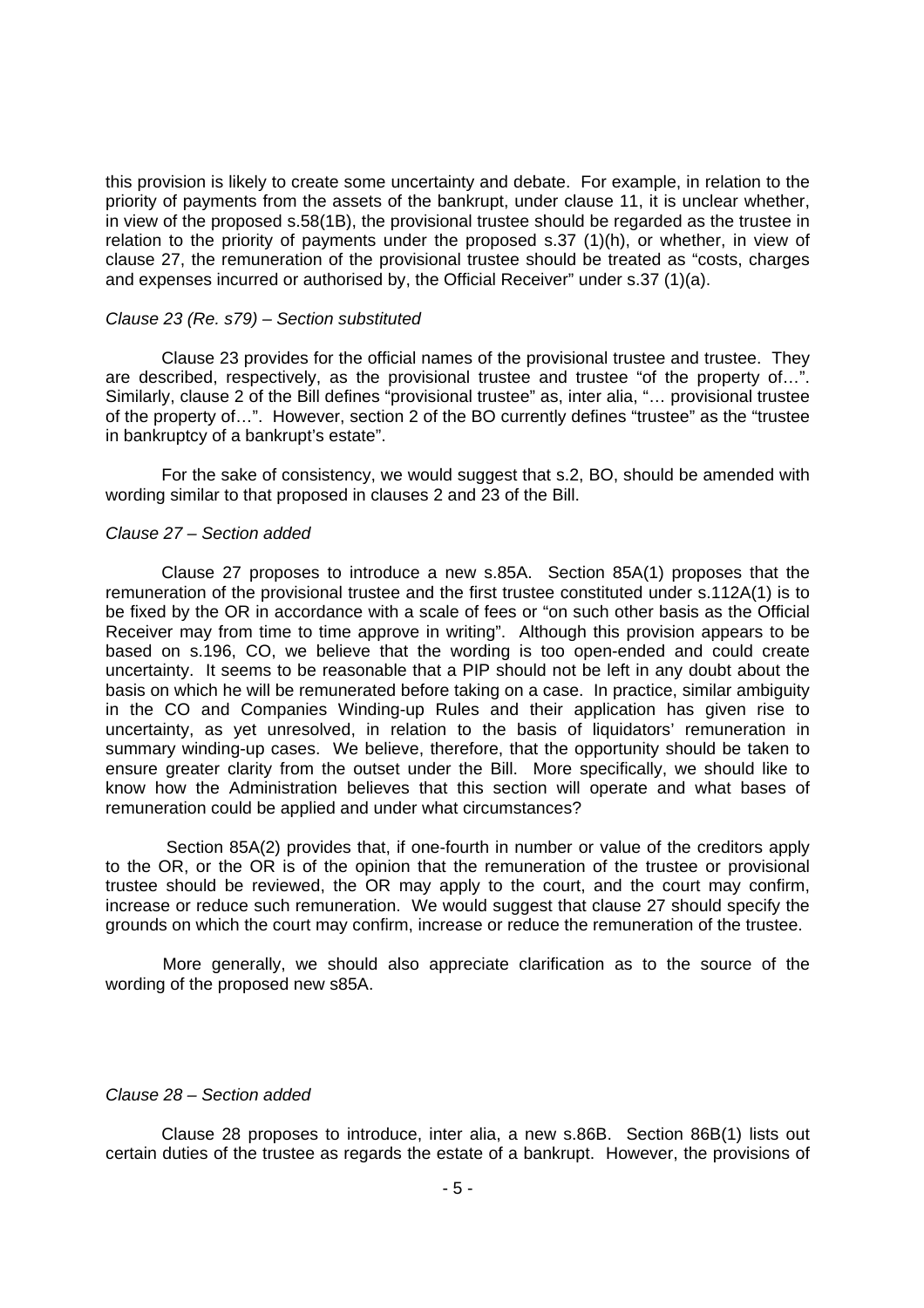paragraph (a), i.e. "to raise money in any case where in the interests of the creditors it appears necessary so to do so", seems to be more a power than a duty, and paragraph (f), i.e. "to assist the bankrupt in preparing his statement of affairs in case the bankrupt has no solicitor acting for him and is unable properly to prepare it himself…", is not a duty of the liquidator under the corresponding provisions of the CO, and could be onerous, given the lack of available resources in most bankruptcies.

 We believe that the application of s.86B (1) should be extended to the provisional trustee. Under clause 15, we assume that this is intended to be the case, but please see our comments above in relation to clause 15.

 We should also appreciate clarification as to the source of, and the reason for introducing, the wording of the proposed new s.86B.

## *Clause 30(Re. s.88) – Trustee to provide statements of accounts*

 In amending s.88, BO, we would suggest that clause 30 should include a provision similar to that contained in the proposed s.19(4A) (Clause 9 - *Public examination of bankrupt*), empowering the trustee to require a creditor to pay a deposit as a pre-condition for taking the action requested.

#### *Clause 31(Re. s.89) – Annual statement of proceedings*

 The wording of clause 31 suggests that the format of accounts (Form 150) should follow the requirements of s.89, BO.

 The Bill would seem to offer a good opportunity to review the format of accounts with the aim of simplifying them to facilitate compilation, and to make them more meaningful to creditors. This would also apply to Form 137, produced by the trustee in his application for release.

# **Other Matters**

#### *Unfair preferences*

 There are deficiencies in the provisions dealing with unfair preferences under the BO (s.50, s51B, etc.), for example, in relation to the onus of proof required, which makes the provisions difficult to apply effectively. As some of the provisions of the BO are imported into the CO, by virtue of s.266 and s.266B of the CO, there are also significant deficiencies in the unfair preference provisions as applied to company liquidations. For example, unfair preferences given to fellow subsidiaries or holding companies are not caught by the provision, due to the limited definition of "associate" under s.51B of the BO.

 The Institute would like to draw attention to this issue and to propose that, given the opportunity presented by this Bill, consideration should also be given to reviewing and strengthening the unfair preference provisions of the BO.

We trust that you find the above comments to be constructive. If you have any questions on this submission, please feel free to contact Mr. Peter Tisman, Technical Director (Business Members & Specialist Practice) at 2287 7084.